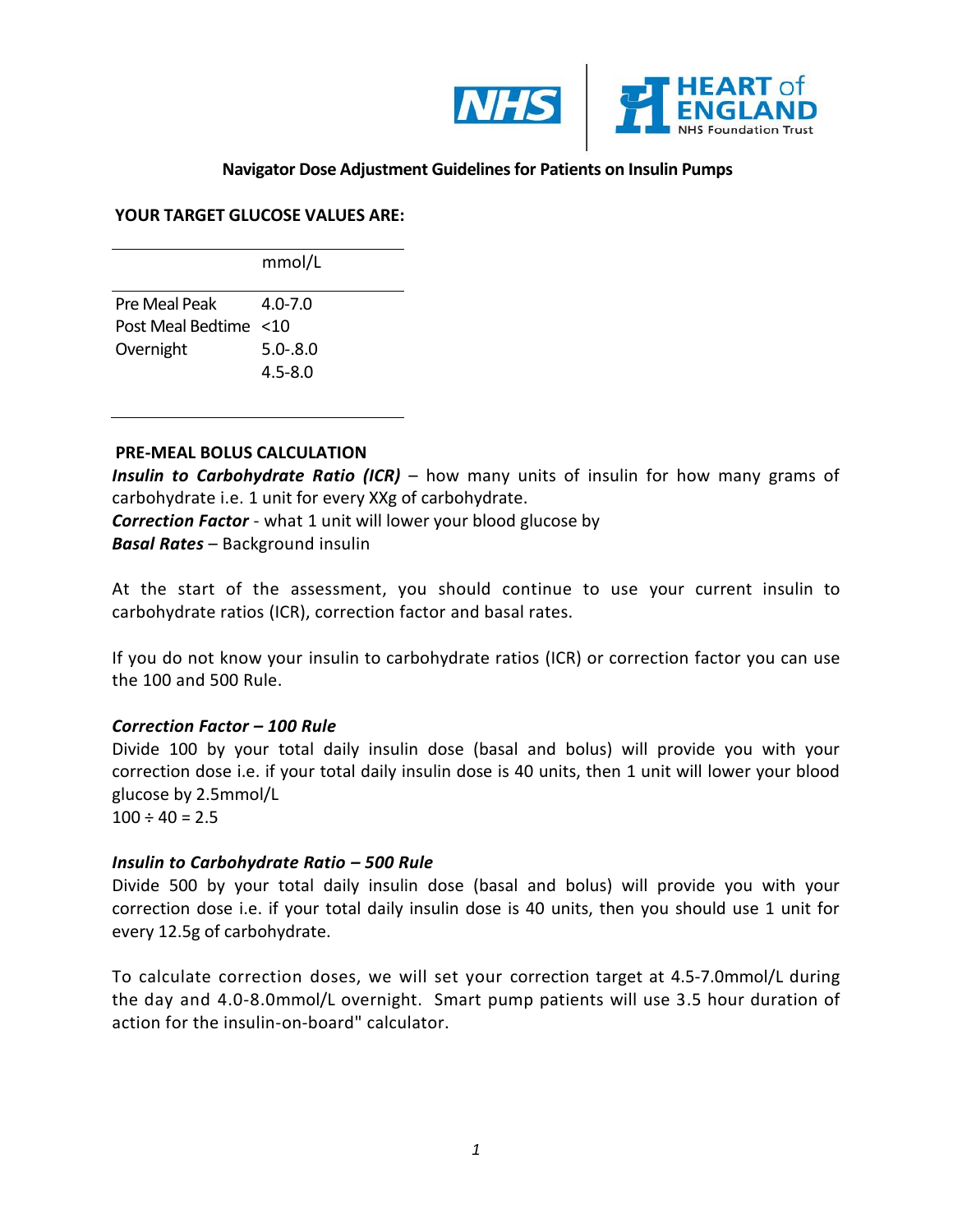

# *If your blood sugar is 4.0mmol/L or lower:*

Begin to eat, but do not bolus until your blood sugar is above 4.5mmol/L and then cover all of the carbohydrates in the meal.

## *If your blood sugar is above 4.0mmol/L:*

Do your usual calculation of the amount of insulin needed to cover the carbohydrates in the meal and make a correction for high blood sugar. Look at the Navigator arrow and make the following adjustments:

| $\uparrow$ 90 $^{\circ}$ Up | Increase meal dose by % 20% |
|-----------------------------|-----------------------------|
| $745^\circ$ Up              | Increase meal dose by % 10% |
| $\leftrightarrow$ No change | No change in meal dose      |
| Down וא 45°                 | Decrease meal dose by % 10% |
| $\downarrow$ 90° Down       | Decrease meal dose by % 20% |

#### **ALERTS**

#### **High Alert**

The high alert will be set at 14.0mmol/L and the projected high alert at medium.

If the high or projected high alarm goes off during the day, check to make sure that you took your premeal or correction dose. If not, take the amount of insulin that you should have, as shown above.

If you did take your meal bolus, then wait at least 2 hours before taking a correction dose, since there may be a lot of insulin left over from your last bolus.

The correction dose should be calculated to correct to 4.0-7.0mmol/L during the day and 4.0- 8.0mmol/L during the night.

If you are using a "smart pump", use the dose calculator to determine the amount of the correction dose (as per guidelines above).

## **Low Alert**

Your low alert will be set at 3.3-3.9mmol/L

If the low alert goes off then eat about 15 grams of carbohydrate.

If the predicted low alert goes off, then eat about 10 grams of carbohydrate.

You should check your blood sugar level with your blood glucose meter any time the high or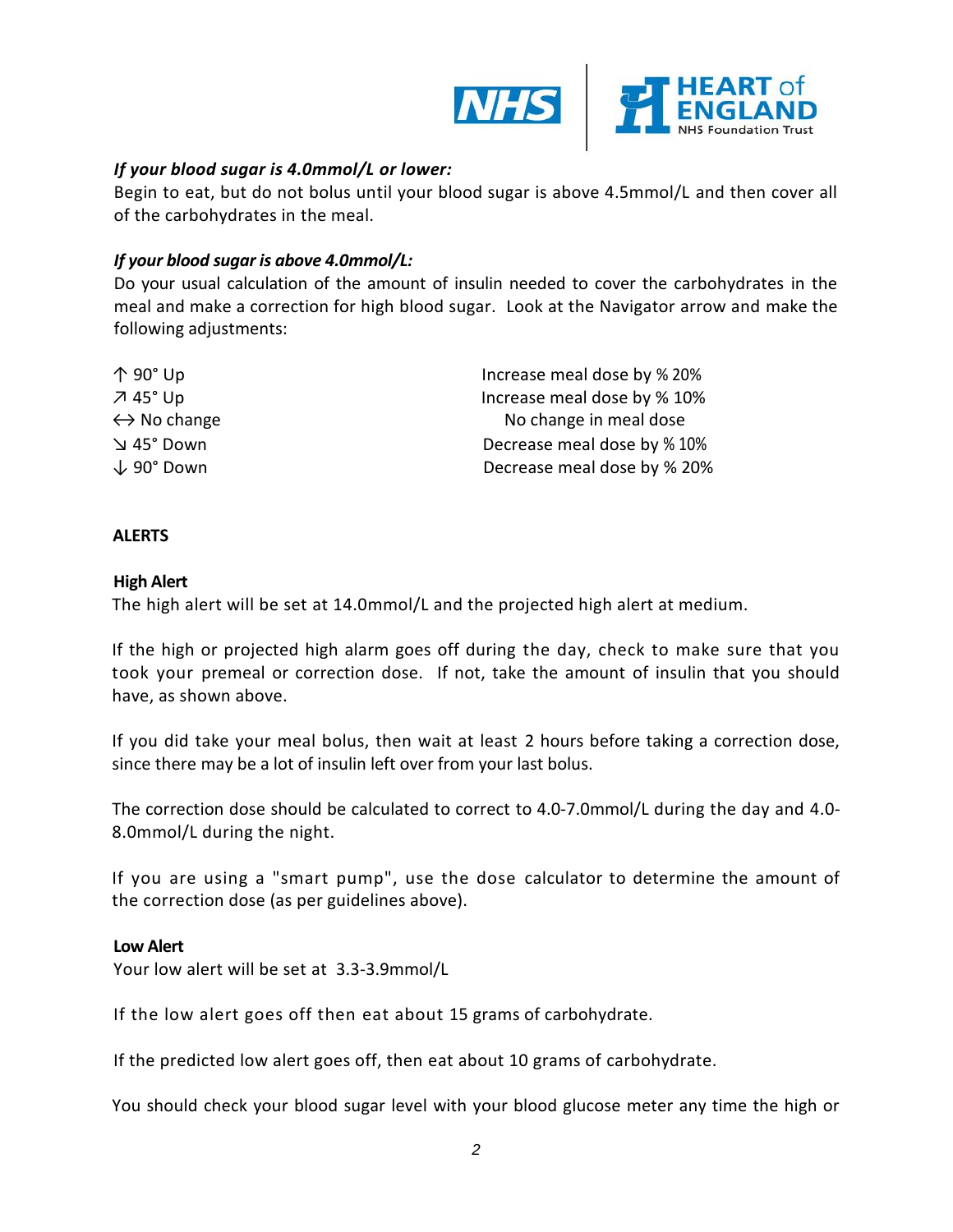

low alarm/event goes off high or low event is considered first alarm in a one hour period). Your blood sugar will not need to be tested again for the next hour if the alarms continues. You should also check your blood sugar if you have symptoms that are not consistent with your blood glucose values (for example: you feel low bit but your blood glucose meter does not show that you are low).

## **BASAL RATES**

# *Adjusting Overnight Basal Rates:*

You should review your blood sugar levels once or twice a week. If you find a blood sugar pattern not in the target range described above on at least 2 out of 3 nights, you should think about making a change to your overnight basal rates. Before changing basal rates you should also make sure that there aren't other reasons for high or low-night time blood sugar levels, such as:

- Bedtime correction doses
- Missed meal or snack boluses
- Extremes in physical activity
- Meals with high fat or protein contents
- Illness
- Infusion site problem

## *Overnight blood sugar and basal rate patterns:*

Should be broken down into 2-4 hour time periods as set in the Navigator software: Bedtime is 9 PM to midnight Nighttime is midnight to 4 AM Prebreakfast (or dawn) is 4 AM to 7 AM

Blood sugar patterns that suggest a change in the basal rate is needed are those where the blood sugar level is too high or too low or if the blood sugar level goes up or down by more than 1.1-1.7mmol/L over the 3 to 4-hour time period.

When there is a pattern for too high or too low blood sugar values in a given time period, then an adjustment should be made in the basal rate(s) beginning 1 hour before that time period.

Example: There is a trend for your blood sugar levels to go up quickly between 4 and 7 AM. You should increase the basal rate beginning at 3 AM. Frequent small adjustments in the 0.025-0.1 U/hr are generally preferred over large changes.